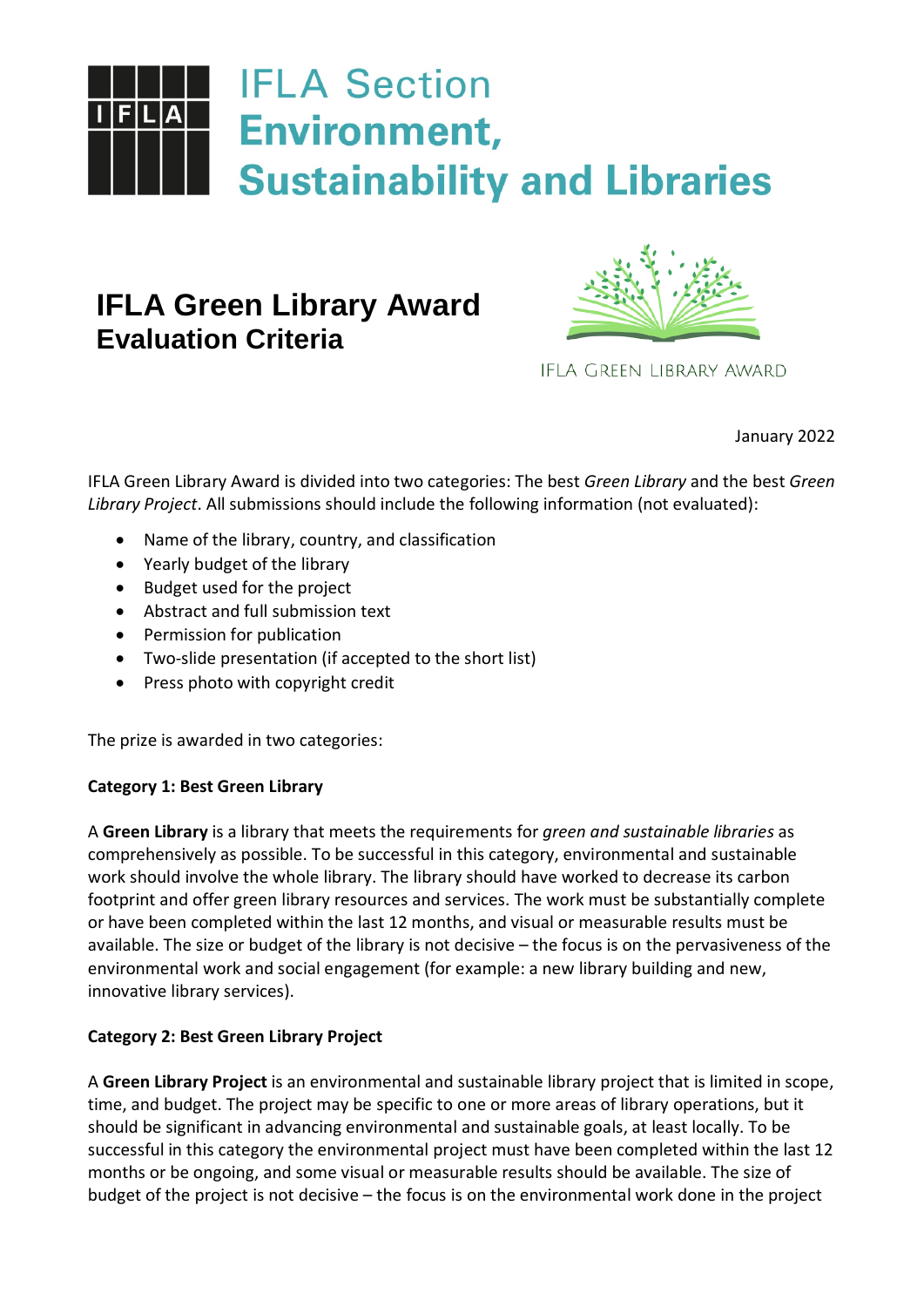(for example: A children's environmental education project, or students' zero waste project in the campus library).

**A special recognition** will go to a project that was carried out with minimal resources but has a big impact.

## **General criteria**

- **1. Quality of the submission**: How clear and complete is the submission? How well-worked is it? Does it include storytelling elements?
- **2. The scope of sustainability**: How well does the submission pay attention to the environmental, economic, and social aspects of sustainability?
- **3. The significance of the environmental work done**: What is the value and impact of the work done (locally, nationally or globally)? What is the over-all quality of the work? Are the results lasting?
- **4. Innovativeness:** Is there anything new or creative in the submission locally, nationally, or globally?
- **5. Communication, community engagement, and marketing**: How well is the environmental work communicated to a broader audience during and after the project? Has the community or target group had the opportunity to participate the environmental work?

The **Best Green Library** submission is required to fulfill all (or most of) the criteria below. The **Best Green Library Project** submission is required to fulfill criteria from at least one of the areas below.

## **Physical sustainability**

- **6. Carbon footprint**: Most of the emissions come from library buildings have these emissions been decreased: energy efficiency, waste management, acquisitions, logistics, heating and cooling, location (including accessibility by foot, bike, public transport)?
- **7. Green office principles:** Are green office routines in use?

## **Economic sustainability**

- **8. Reduced consumption**: Is consumption restrained? How?
- **9. New economy**: Is the library's adoption of the circular and sharing economy advanced, and has it been made accessible to the community? Does the library promote the adoption of the sharing and circular economy by offering shared spaces and devices?

## **Qualitative and social sustainability**

- **10. Carbon handprint**: How much can users increase their own carbon handprint by using library collections, services, shared rooms, or devices? Does the library make it easier for users to reduce their consumption? Do users have an awareness of how their library does this?
- **11. Green library services**: Does the library offer easy access to reliable and up-to-date environmental information? Does the library provide environmental education or lead environmental information retrieval projects?
- **12. Social sustainability**: Are good education, literacy, community engagement, cross cultural diversity, social inclusion, and overall participation evident? Does the library work actively with clients to reduce inequality?